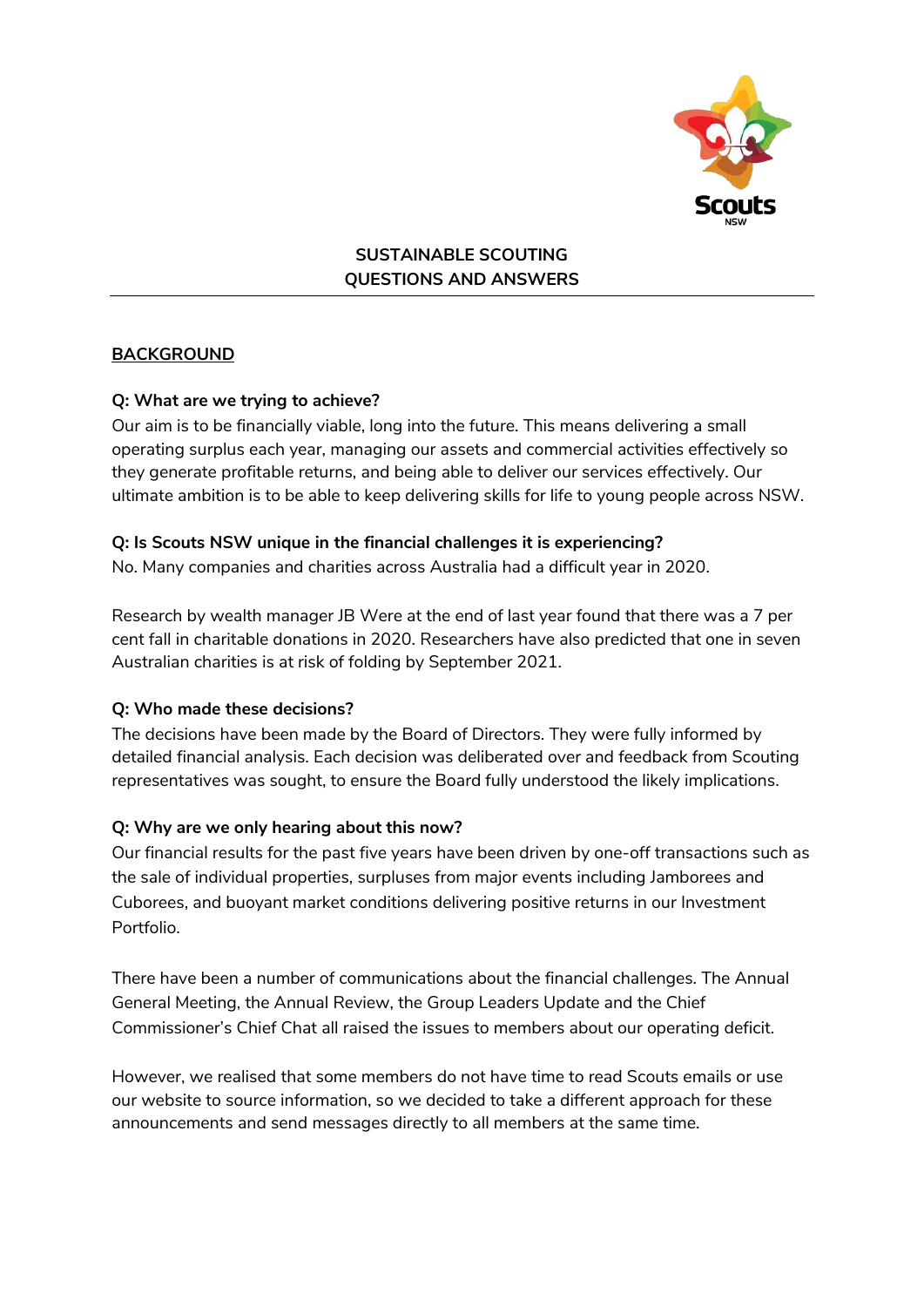# **Q: Will these initiatives cover our deficit, and get us into a surplus? Should we expect more membership fee increases in the future?**

If we look at all of these initiatives as a package together, we estimate they will help cover our deficit.

To return to a surplus on a sustainable basis, we need to make a number of changes to the way we manage our property portfolio, how we generate income from our campsites, how we keep our cost base low, and how we eliminate duplication of financial decision-making between State and Region teams.

In 2019, we announced a program to increase membership fees, which we anticipated would take three years to reach cost recovery.

### **Q: Where can I find more information about the financial position of Scouts NSW?**

The Treasurer's Report in our [Annual Review](https://www.nsw.scouts.com.au/about/about-us/annual-review/) provides an outline of our financial position. A more comprehensive account of our financials can be found in our most recent audited statement, the 2019/2020 Financial Report, which can be found on our website [here.](http://www.nsw.scouts.com.au/sustainable-scouting/)

#### **Q: How do we offer our ideas and suggestions?**

We are running a number of meetings for members to talk through the initiatives we are taking, and to provide an opportunity to ask questions, share ideas and discuss solutions.

You can also complete the feedback form, which is accessible through nsw.scouts.com.au/sustainable-scouting to share your suggestions.

If you prefer, you can email sustainablescouting@nsw.scouts.com.au.

### **Q: How can we share the value of Scouting with families?**

For more than 110 years, Scouts has supported young people across the world and across NSW to make friends, join their peers and experience things they would normally not have the opportunity to do. Creating memories and confidence and, at the same time, helping them become resilient, innovative, adaptable and purposeful.

In fact, a study conducted by Resilient Youth Australia in partnership with the University of South Australia found that young people participating in Scouts have an overall better life satisfaction than their peers, and the longer they remain with Scouts, the more resilient they become!

In each of our communities across our state, we know that Scouting remains one of the most valuable investments we can make in young people today so they can become the leaders we will turn to tomorrow.

There is a huge range of incredible materials to help promote Scouting to families on our [website.](https://www.nsw.scouts.com.au/members-services/promoting-your-group/) You can also use the [materials we developed](https://www.nsw.scouts.com.au/about/the-scouting-effect/) that highlight the advantages Scouts have over non-Scouts, as measured by Resilience Australia.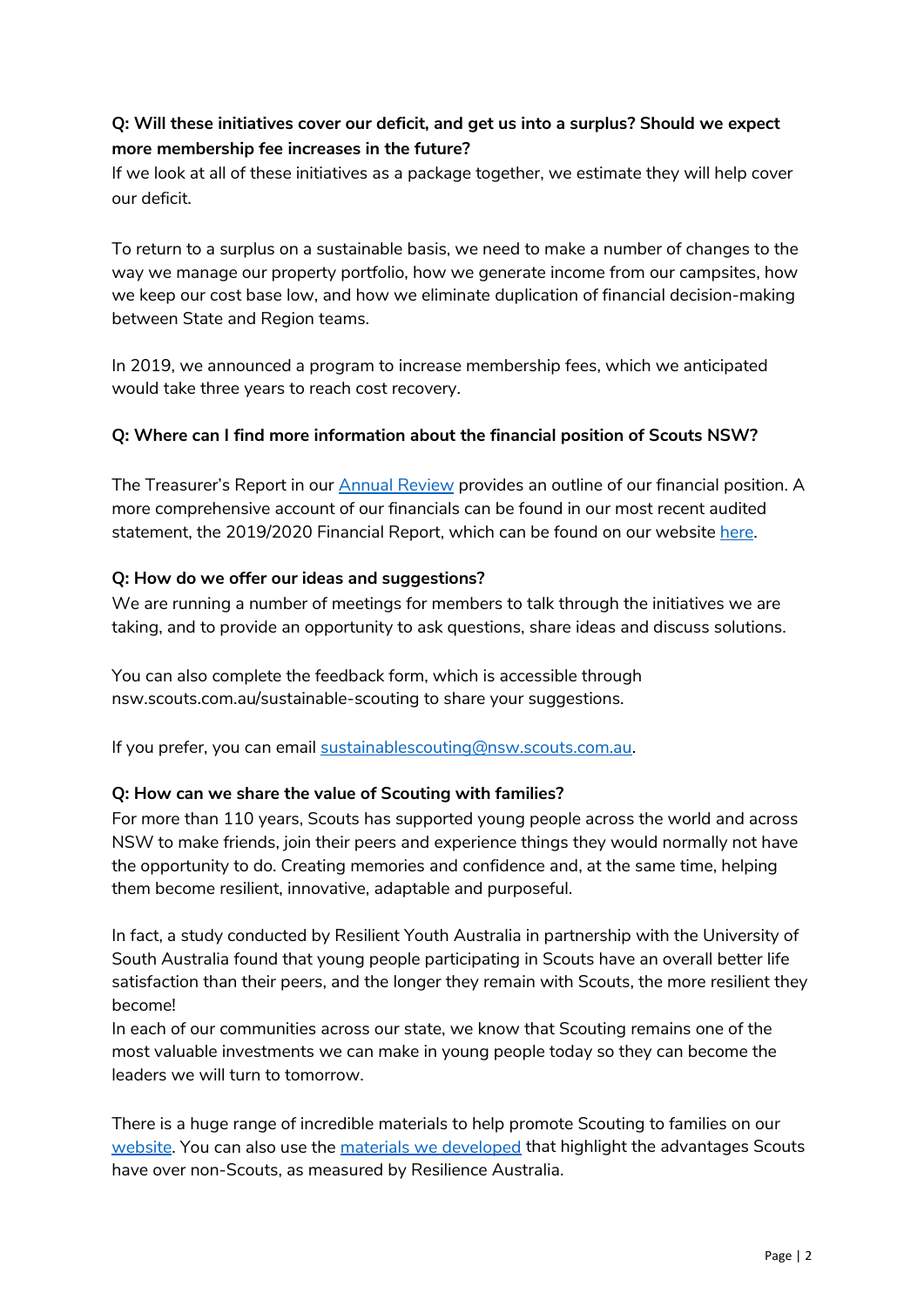# **Q: Is there fundraising being done at a State-level to bring the balance of income and expenses closer in line?**

Yes, there has been a huge amount of fundraising being done by our State team and Commissioners.

They have actively sought grants and donations, and have successfully been awarded funds from a wider range of philanthropists and businesses than previous years.

They have also ensured we keep a high and positive profile with politicians, who are often the source of local funding for Scout Groups across the State.

### **Q: How can we be sure that these actions will work?**

The COO and the Treasurer have set out a detailed financial plan, which has rigorously analysed each line item of the Profit & Loss. They have also conducted forecasting to predict the trajectory of the future operating outcome for Scouts NSW.

This is the most thorough analysis that has been undertaken for many years.

The Board of Directors has set out the financial sustainability of Scouts NSW as its highest priority, and is determined to find a sustainable model for the future.

### **MEMBERSHIP FEES**

**Q: How can we help support members and families facing financial difficulty to pay fees?** Initiatives such as the Active Kids rebate, Family Support Fund and Scouts for Refugees are also available to assist families with covering the cost of the State Membership Fee, and therefore improve the likelihood of youth members staying in Scouts for longer.

## **Q. What support is available to Rover Scouts, who are not eligible for the Active Kids rebate?**

We understand the financial challenges faced by Rover Scouts, which is why have ensured that the Family Support Fund is available to Rover Scouts and youth leaders who are financially independent (e.g. they are earning a salary and paying their own accommodation costs).

The Family Support Fund can help meet the cost of Scouting, including the State Membership Fee. More information about the Family Support Fund can be found [here.](https://www.nsw.scouts.com.au/familysupportfund/)

Rovers who also sign up to become a Leader through the Young Leader Development Program and complete their eLearning can also have their State Membership Fee covered through the YLDP.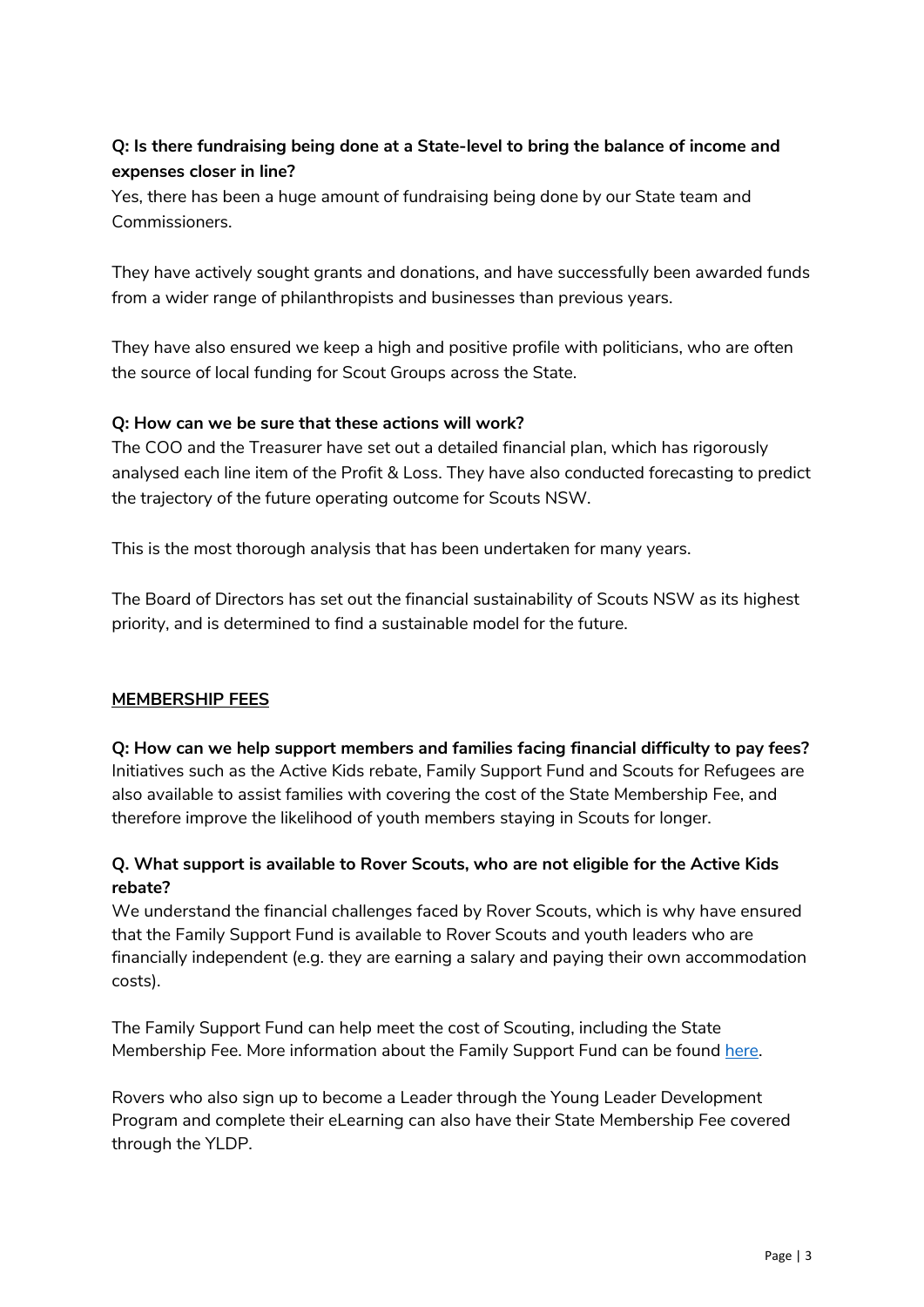The State Rover Council is currently investigating fundraising opportunities to support Rover Scouts.

#### **Q: What does the State Membership Fee cover?**

The Scouts NSW membership fee covers the costs of essential services and behind-thescenes operations at a Region and State level to ensure members can enjoy Scouting now and into the future.

The fee provides Region services such as customer support and administration for members, Region-managed campsites and properties.

The fee also covers the provision of services such as youth safety, risk management, member services, grant facilitation and processing, training administration, accounting services, financial and statutory compliance, lease management and property compliance, marketing and communication activities, and the management and upgrading of IT systems such as ScoutLink, our membership system.

Additionally, the fee includes the cost of association from the World Organization of the Scout Movement (WOSM) and Scouts Australia levy, and public liability and personal accident insurance for all youth and adult members.

#### **DIRECT BILLING**

## **Q: I have questions about the implementation of direct billing. Where can I find more information?**

Information about the direct billing project can be found [here.](https://www.nsw.scouts.com.au/direct-billing/) Note that Questions and Answers are being added to the webpage on a continual basis. If your question has not been addressed on the webpage, please use the question submission form [here.](https://www.nsw.scouts.com.au/direct-billing/)

### **COSTS**

# **Q: The 2019-2020 Annual Review shows that administration expenses doubled in the year to March 2020. What does this cover?**

The administration costs covered the following:

- NYP Implementation
- Strategic Plan
- Redress and civil claims for historic child sexual abuse matters

#### **Q: Are we looking at the costs of the State and Region Offices?**

Yes, we are looking at every aspect of our cost-base, including the location of our State office, the structure of our team of salaried employees, the location of our Region Offices and the costs associated with each of our Region offices.